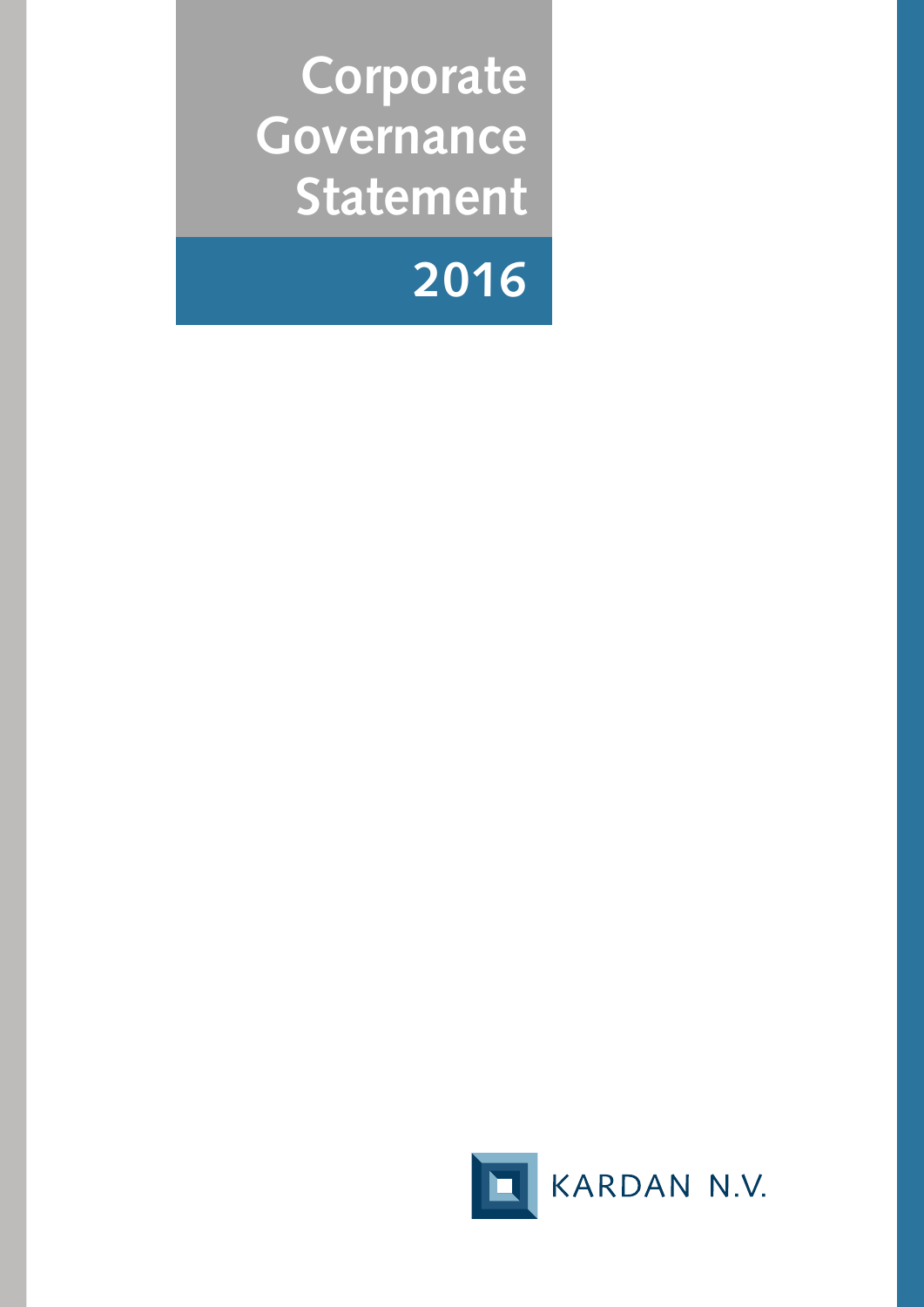**This Corporate Governance Statement 2016 forms an integral part of the 2016 Annual Report of Kardan N.V.**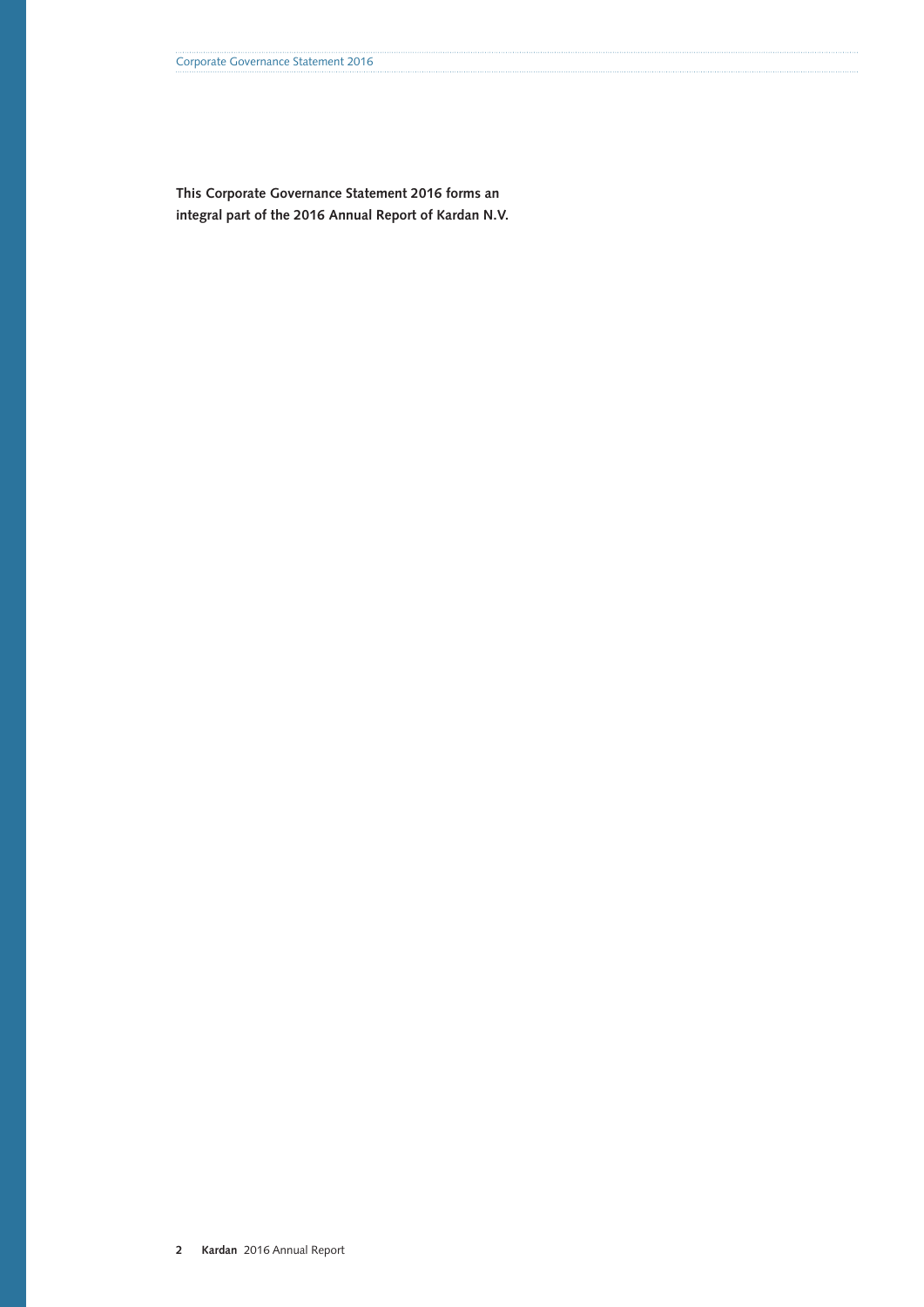# **Corporate Governance Statement 2016 Kardan N.V.**

Kardan's corporate governance statement<sup>1</sup> has been prepared in accordance with article 2a of the Decree of December 23, 2004, establishing further instructions concerning the content of annual reports *(Besluit van 23 december 2004 tot vaststelling van nadere voorschriften omtrent de inhoud van het jaarverslag)* as amended (the 'Decree'). The information required to be included in this statement as described in articles 3, 3a and 3b of the Decree is as follows:

- 1. the extent and manner of implementation of the Dutch Corporate Governance Code;
- 2. the main characteristics of the risk management and internal control systems connected with Kardan's financial reporting process;
- 3. the functioning of the General Meeting of Shareholders;
- 4. the composition and functioning of the Board; and
- 5. statement in light of Article 10 of the European Takeover Directive.

# **1. The extent and manner of implementation of the Dutch Corporate Governance Code**

Pursuant to the Decree, companies listed in the Netherlands are required to comply with the Dutch Corporate Governance Code adopted on December 9, 2003, as amended as at January 1, 2009 (the 'Code'), or in case of non-compliance explain the reason thereof. In 2016 an updated version of the Code was presented which will be applicable as from the reporting year 2017. Kardan is currently assessing if and how the implementation of the new Code will affect its corporate governance framework; at this moment no material changes of Kardan's corporate governance framework are expected. The full text of the Code can be found on www.commissiecorporategovernance.nl.

The Code sets out sound business principles of corporate governance and contains certain normative standards that pertain, among other things, to the relationship between the various corporate bodies of a company. The Code primarily pertains to a two-tier governance system and provides limited guidelines on how to apply the Code to a one-tier governance system. However, according to some guidelines provided by the Corporate Governance Code Monitoring Committee in the above-mentioned report, its main advice is to apply the same principles that refer to (members of) a supervisory board to non-executive directors of a board, irrespective of other responsibilities that these non-executive directors may have. The committee acknowledges that it is possible that a company cannot apply a principle of the Code that relates to supervisory board members directly to non-executive board members. If this is the case, a company should explain why it cannot apply such principle and relate it to the company-specific situation. The mere fact that a company has a one-tier governance system does not constitute a satisfactory explanation.

The Board attributes great value to clear and transparent reporting, which it believes benefits all of its stakeholders, and fully endorses the main principle of the Code, namely that compliance with the Code is more a matter of tailored governance than checking boxes. The Board takes a pragmatic approach in applying the Code to its one-tier governance system and will consequently explain where and why Kardan deviates from the Code. When it is deemed necessary, the Board will explain how certain principles and provisions of the Code are applied to Kardan's one-tier governance system.

# **Deviations from the Code**

*Management board, chapter II:* For the explanation of the Code in view of the one tier governance system, this chapter is applied as to pertain to either the Board as a whole or the CEO only, as applicable and indicated per provision.

<sup>1</sup> Definitions used in this Corporate Governance Statement shall have the meaning as set out in Kardan's [Annual Report 2016](http://www.kardan.nl/images/annual-report/annual-reports/AR2016.pdf).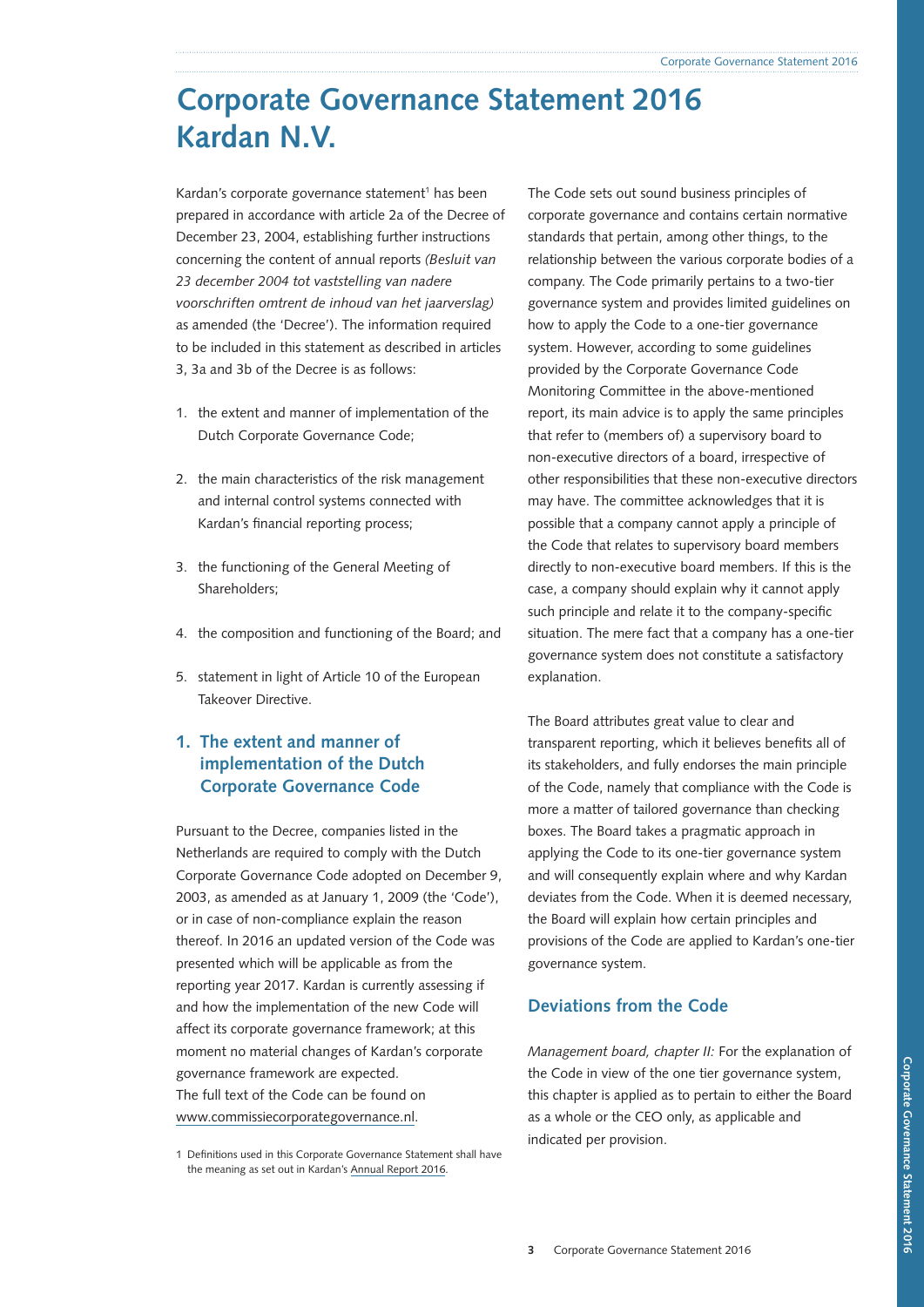*Provision II.1.1 – term of appointment:* Given the fact that the operations and the business model of Kardan are by nature long term, it is deemed in the best interest of Kardan and its stakeholders to include in the Articles the provision that the CEO is appointed for a maximum period of five years with the possibility of reappointment. The intention of this is to establish a stable, long-term commitment of management. Although this term constitutes a deviation from the Code, Kardan is of the opinion that it contributes to the (long-term) best interests of Kardan and its stakeholders and as such adheres to the broader sense and interpretation of the Code.

*Provision II.1.2 – matters subject to approval:* The Board is of the opinion that Kardan complies with this provision since the subject matters of this provision fall outside the scope of the delegated daily management by the Board to the CEO. As such, the subject matters of this provision are subject to the approval of the whole Board, as formalized in the Board Regulations. With respect to item (d) (approval of corporate social responsibility issues) it is noted that the Board fully supports the fact that Corporate and Social Responsibility (CSR) behavior is an essential element in the future success of the operations of the Group and that emphasis is laid on creating long-term, sustainable solutions throughout the Kardan Group (see the chapter on CSR on page 41 of the [Annual Report](http://www.kardan.nl/images/annual-report/annual-reports/AR2016.pdf)  [2016](http://www.kardan.nl/images/annual-report/annual-reports/AR2016.pdf)) as part of Kardan's business. When required, the CEO will seek the approval of the Board with respect to CSR and ESG regarding the operational and financial objectives of Kardan and the strategy designed to achieve these objectives. On matters that fall within the managing authority of the CEO, such as operational and/or investor relations matters, the CEO may decide on a CSR and ESG approach without the Board's prior approval.

*Provisions relating to principle II.2 – remuneration:* In view of the one-tier governance system, principle II.2 is applied to the remuneration of the CEO, being the only executive Board Member. It is noted that, in

deviation of the Code, a proposal for said remuneration is drafted by the non-executive Board Members, to be approved by the General Meeting of Shareholders as the ultimate corporate body in the Company.

*Provisions relating to II.2.3 - level and structure of the remuneration:* The Board of the Company may decide, upon its sole discretion, to propose to grant a one-time bonus to the CEO based on his achievements during the relevant year and taking into account his total remuneration package. This proposal is not necessarily linked to share price and/or results. A proposal, if applicable, will be submitted to the General Meeting of Shareholders for approval.

*Provision II.2.4 – II 2.6 and 2.7 options:* In deviation of the Code, the former CEO, who effectively left the Company on September 30, 2016, could exercise 50% of the options granted to him after one and a half years from the effective grant date at an exercise price that was the average closing price of the Company's share on the Tel Aviv Stock Exchange or on Euronext Amsterdam during three months prior to June 30, 2015. The former CEO exercised none of his options and as per the end of 2016 all his options to purchase shares of Kardan have expired. No options to purchase shares of Kardan have been granted to the current CEO.

*Supervisory board, Chapter III:* For the explanation of the Code in view of the one-tier governance system, this chapter is applied to the non-executive Board Members.

*Provision III.1.7 meetings without the Management Board being present:* Given the fact that the CEO is the single executive Board Member and a new CEO was appointed during the year, the Board did not meet without the executive Board Member being present in 2016. The issues mentioned in this provision were discussed in the one-on-one meetings the Chairman had during the year with all non-executive Board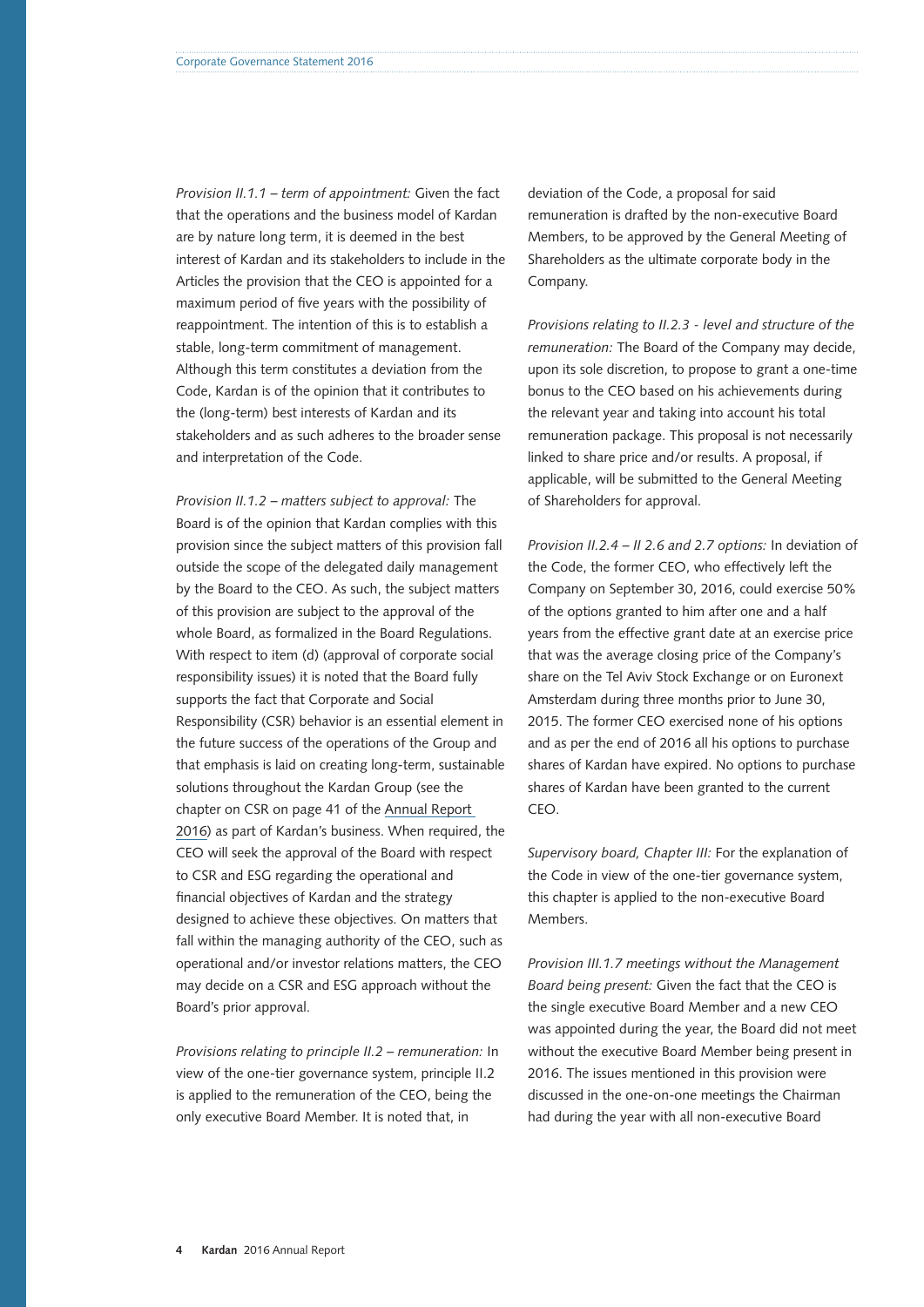Members as explained below and, when relevant these issues were discussed in the Remuneration, Appointment and Selection (RAS) committee as well. It is intended that in 2017 the non-executive Board Members will meet on at least one occasion without the executive Board Member being present.

*Provision III.2.1 and III.8.4 – Independence:* The Board comprises a majority of independent non-executive Board Members. However, during part of the year 2016, the number of independent and nonindependent Board Members was balanced. All Board decisions during this period were taken unanimously. In deviation of the Code, three non-executive Board Members are non-independent, being Messrs. Grunfeld, Rechter and Schnur. The Board is of the opinion that, as they are the founders of Kardan and consequently have extensive knowledge of the sectors in which Kardan operates, their contribution to the Board is of considerable value and thus justifies the deviation from the Code.

*Provision III.3.3 and III.4.1.a – Induction:* Kardan does not consider it necessary to make a standard introduction program mandatory for each newly appointed non-executive Board Member. The Board fully underwrites the principle that new non-executive Board Members should be properly introduced to Kardan and its businesses, but takes the view that such introduction need not necessarily be contained in a fixed, standard, program. If a newly appointed non-executive Board Member or the Chairman considers it necessary or desirable, he or she may follow an introduction program that covers general financial and legal matters, financial reporting within the Kardan Group and/or any specific aspects that are unique to Kardan and its business activities and to the collective and individual responsibilities of non executive Board Members.

*Provision III.3.5 – Limitation on terms of appointment:* Kardan has no limitation set on the number of terms that non-executive Board Members can serve. Given

the extensive knowledge that some non-executive Board Members have of Kardan and its businesses, Kardan considers it in its best interest and that of its stakeholders not to limit the number of terms that non-executive Board Members may serve. It is noted that the General Meeting of Shareholders will at all times be the designated body to appoint and reappoint non-executive Board Members.

*Provision III.5.9 – Meetings with the external auditor:* The chairman of the Audit Committee meets with the external auditor at least every quarter, and the full Audit Committee does so as often as it considers necessary, without members of the Executive Management being present.

*Provision III.6.4 – Conflict of interest:* Transactions between Kardan and legal or natural persons holding at least 10% of the shares in Kardan's capital: Kardan takes the view that suitable protection in this respect is provided for given the provisions on conflicts of interest included in its Articles and the Board Regulations, in combination with the provisions on transactions with Holders of Control (as defined in the Articles and as further described in the 'Related Party Transactions' section on page 49 of the [Annual Report](http://www.kardan.nl/images/annual-report/annual-reports/AR2016.pdf)  [2016](http://www.kardan.nl/images/annual-report/annual-reports/AR2016.pdf)).

*Provision IV.3.1 – Meetings with analysts etc.:* As Kardan frequently engages in meetings with its (debt and equity) investors, it does not announce, for practical reasons, all meetings with analysts, presentations to analysts and presentations to investors in advance on Kardan's website or by means of press releases. Kardan does not enable all shareholders and/ or debt holders to follow these meetings and presentations in real time. Kardan does not present any other information to analysts than is published on the Company's website. Presentations with respect to the quarterly financial results are publicly announced and posted on Kardan's website before the investor conference call regarding the respective quarterly results takes place. In the event that Kardan will give a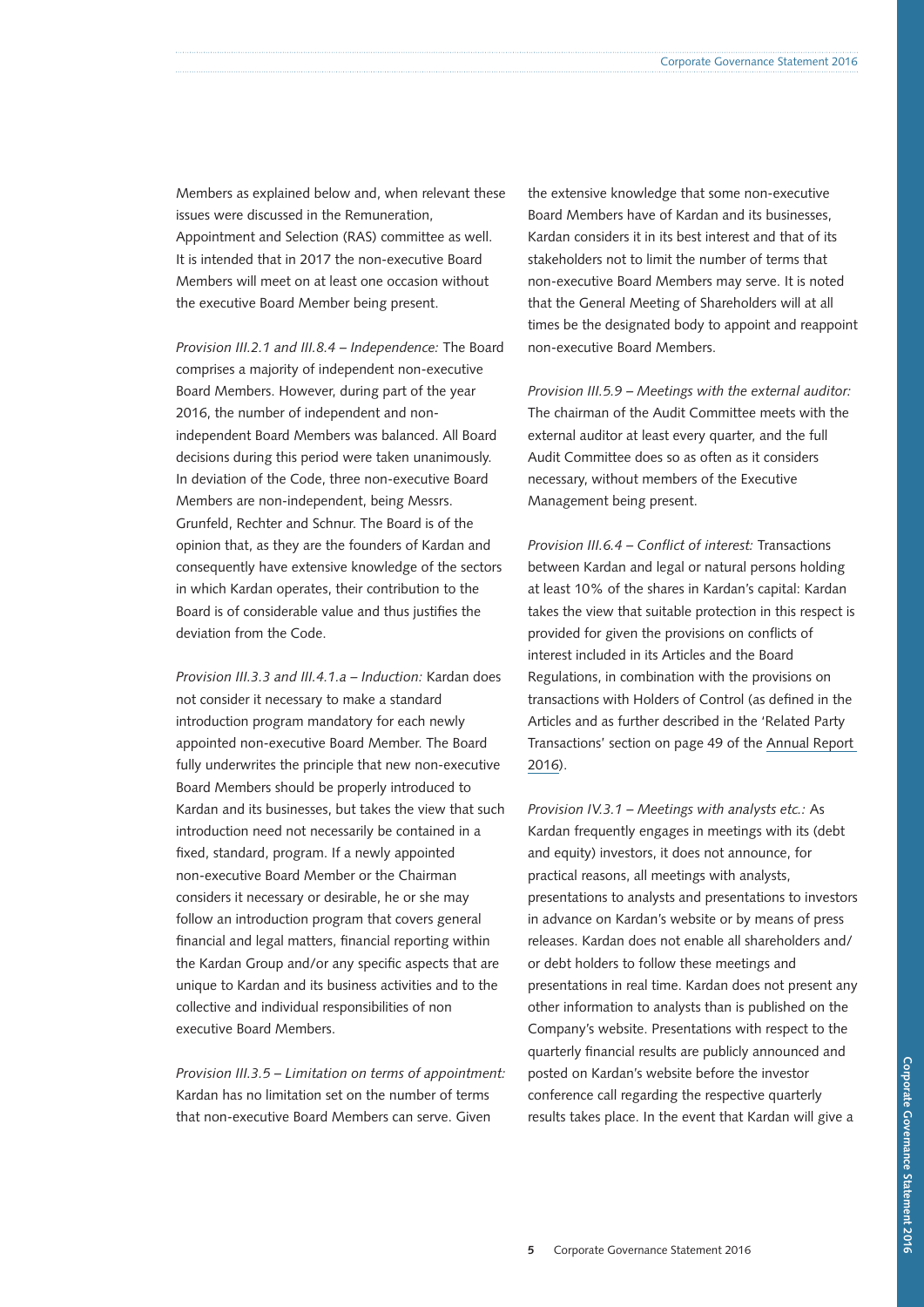special presentation, this presentation will be posted on Kardan's corporate site in accordance with the applicable rules and regulations.

# **2. Main characteristics of the risk management and internal control systems connected with Kardan's financial reporting process**

Taking risks is an integral part of doing business and can create opportunities which in turn can lead to positive results. Kardan therefore deems it important to have a proper 'risk culture' throughout the Kardan Group, entailing that all employees share a joint responsibility in being risk aware and acting accordingly. Likewise, Kardan believes that management should lead the way through example.

Kardan considers risk management to be an integral part of the daily management responsibility. In order to ensure adequate knowledge and understanding of local business environments, and thus to minimize risks, the management teams of all Kardan group companies consist of both local and international members.

Kardan has a transparent and structured management information system in place, based on monthly management reports submitted and presented by the subsidiaries to enable sound analyses and decisions. The Company is listed on both the Euronext Amsterdam and the Tel Aviv Stock Exchange. Its governance structures are therefore solid and, given its dual listing, Kardan is obliged to publicly report on the quarterly results of the Group. As a result, this means – among other things – that Executive Management discusses strategic, operational and budgetary issues with the management and boards of our subsidiaries at least on a quarterly basis.

Kardan's risk management framework was originally based on the principles of the Committee of Sponsoring Organizations of the Treadway

Commission ('COSO') and has since been updated to COSO IC 2013. The COSO frameworks were designed to help organizations develop and maintain their internal control systems, to enhance the likelihood of achieving its targets and to be able to adapt effectively to changes in the business and operating environments. In view of the revised Dutch Corporate Governance Code and in anticipation of the proposed update to the COSO ERM Framework Kardan is revising its risk management process for 2017 to secure alignment with best practices.

Kardan considers its risk management framework and approach to constitute a link between strategy, policy-making and operational execution and to be instrumental in obtaining a clear view on its business environment and the challenges it faces, and accordingly to provide reasonable assurance that sufficient and appropriate control measures are in place to support the Group in achieving its objectives.

The Board and the Executive Management require the subsidiaries to identify business and operational risk factors and the relating control measures they have taken and implemented. After approval of the subsidiaries' budgets and strategic plans, the Executive Management prepares the final budget and strategic plan for the Board. This includes Kardan's main risk categories and the relating control measures as determined during an annual risk assessment session which is conducted by the Executive Management in close cooperation with external risk management professionals. Afterwards, the Executive Management may decide to integrate some of the identified risk categories and controls in ongoing management information systems. Furthermore, after the first half of the year, the Executive Management provides the Board with an update on risks throughout the Group in general and on certain identified risks and their controls specifically. This detailed report is presented to and discussed by the Board in detail.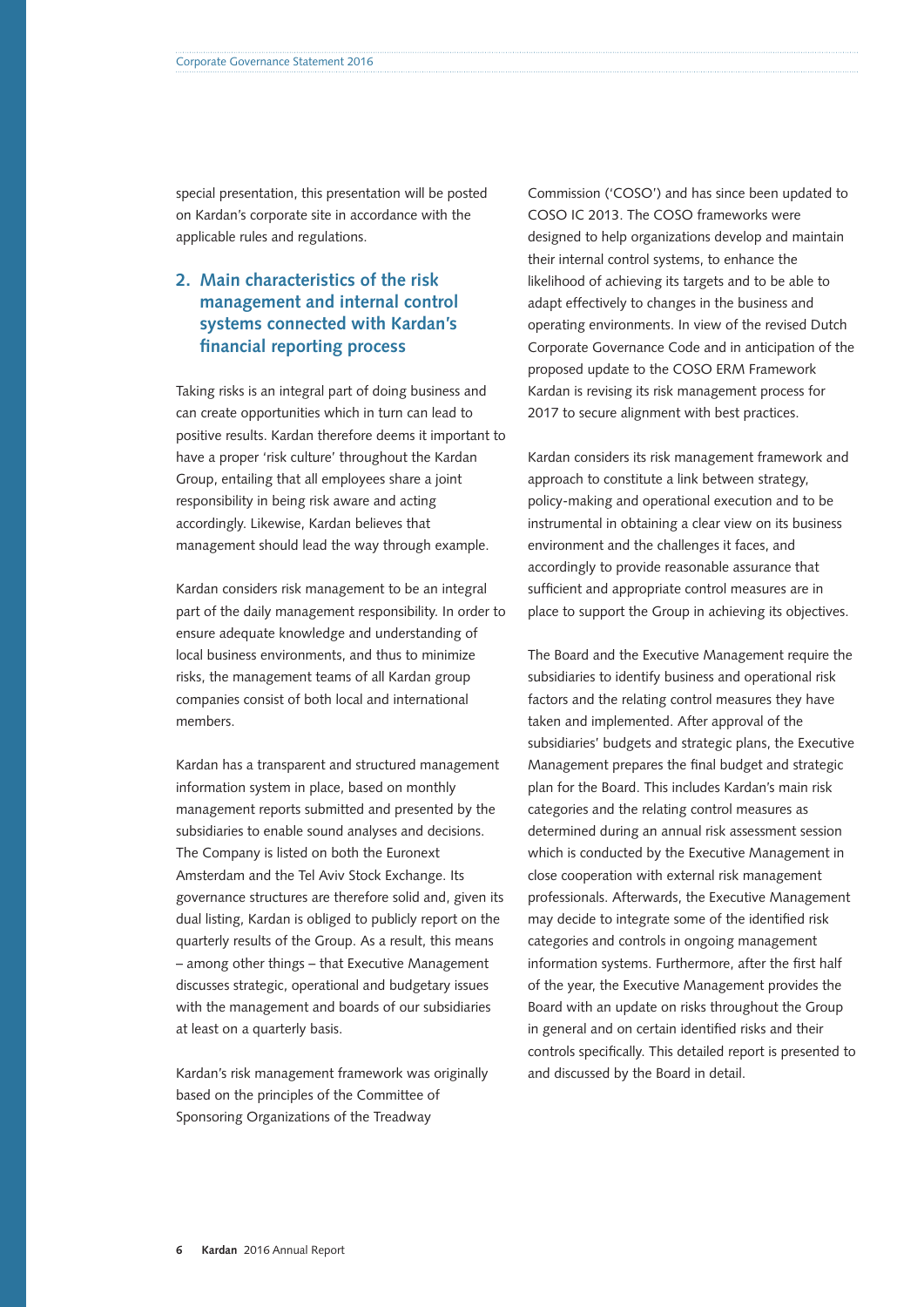The Board holds at least one formal budget meeting per year, when the objectives of Kardan, and consequently the strategy and business development of its subsidiaries, are discussed at length. Furthermore, this topic is a recurring topic on the agenda of Board meetings during the year. The Board has emphasized that the repayment of its Debentures is Kardan's prime objective. The managers of the subsidiaries are aware of this emphasis and take this into consideration in their budgets and strategic plans.

During 2016 the Audit Committee discussed the role of the internal auditor in Kardan N.V. The members of the Audit Committee and the Executive Management of the company agree that given the position of Kardan as a holding and financing company the operational risks in the group are predominantly on the level of the operational subsidiaries. Internal audits are undertaken on the level of these subsidiaries regularly and no significant shortcomings were detected during 2016. The current discussion is therefore focusing on how to formulate an internal audit function and plan at the level of Kardan that effectively contributes to an increase in internal risk control.

Besides complying with Dutch Securities Law regulations, Kardan also complies with Israel's Securities Law regulations relating to the effectiveness of internal control over financial reporting and disclosure ('Israeli SOX'). During the year under review all steps have been taken to be able to provide a declaration regarding the effectiveness of the internal control as referred to previously. Based upon the work performed, the CEO and the CFO of Kardan N.V. have made a statement in the Israeli Annual Report that as of December 31, 2016 the control over financial reporting and disclosure is effective ('the Control Statement').

The effectiveness of the internal controls over financial reporting and disclosure was also audited by the Group's external auditors. In addition, Kardan's (main)

subsidiaries provide Kardan with a representation letter on a yearly basis.

The In-Control Statement of the Board, as required by Dutch Securities Law, can be found on page 40 of the [Annual Report 2016.](http://www.kardan.nl/images/annual-report/annual-reports/AR2016.pdf)

# **3. Functioning of the General Meeting of Shareholders:**

#### **Shareholders and Shareholders' Rights**

#### **General Meeting**

The Annual General Meeting of Shareholders is the forum where the Board accounts for the manner in which it has performed its duties. The CEO gives a presentation on business developments over the preceding year and shareholders are given the opportunity to raise questions on the business and current matters. Kardan considers it to be in its interest that the shareholders take part in the decision-making process in the General Meeting of Shareholders as much as possible.

Each shareholder has the right to attend the General Meeting of Shareholders which is held in the Netherlands, either in person or represented by proxy, and to address the meeting and to exercise voting rights subject to the provisions of the Articles and Dutch law. A shareholder has the aforementioned rights if he/she is registered as a shareholder on the applicable record date as set by the Board and announced in the convocation notice. To the extent practically feasible, investors located in Israel can participate in a General Meeting of Shareholders by means of a conference call or a video conference.

A General Meeting of Shareholders is held at least once a year in order to, among other things, discuss the report of the Board, to adopt the statutory financial statements, to appoint the external auditor, to adopt any proposal concerning dividends, to, if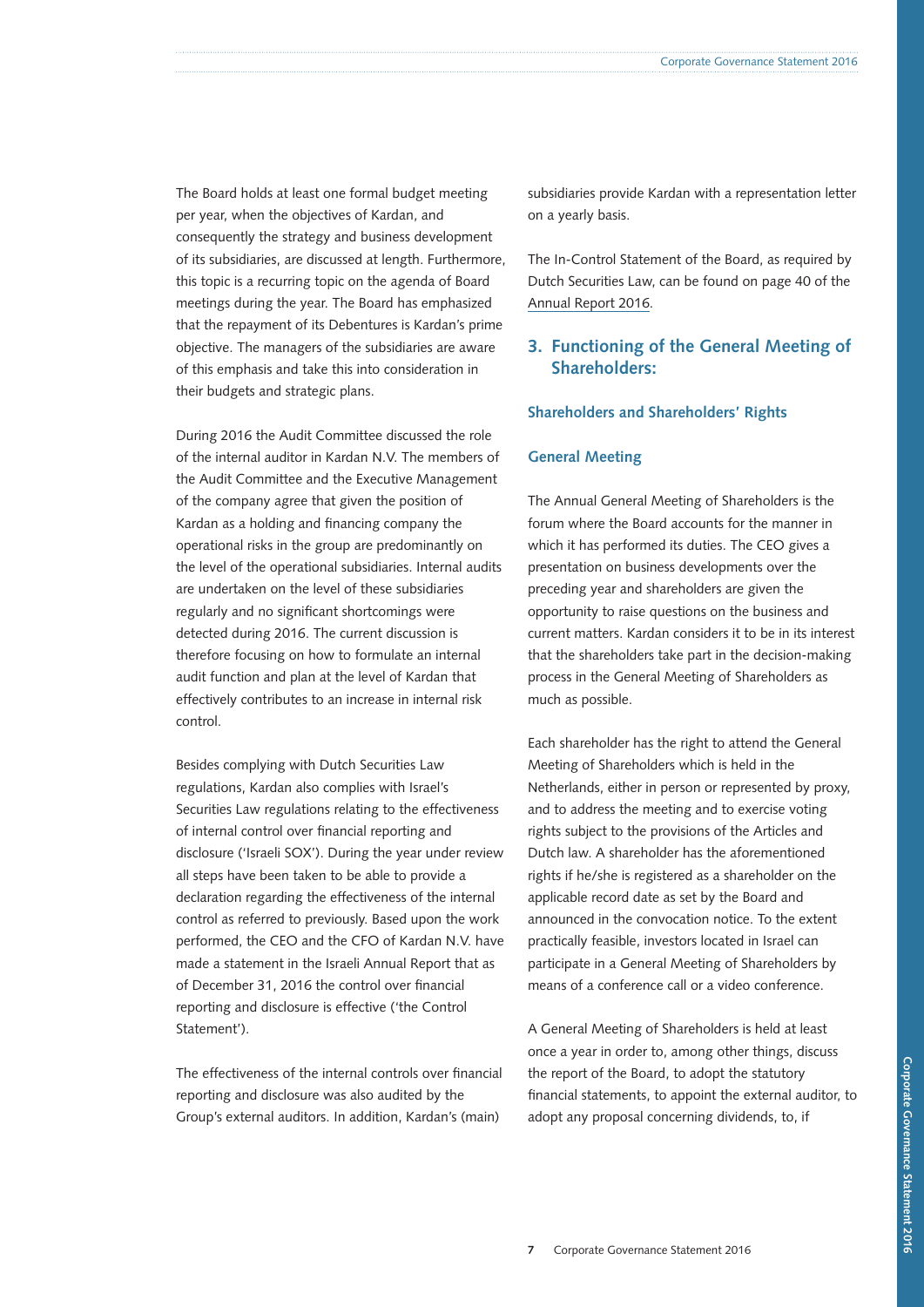applicable, appoint and reappoint board members, to amend the Articles and to consider any other matters proposed by the Board or the shareholders in accordance with the Articles and Dutch law. Pursuant to both Dutch law and the Articles, the General Meeting of Shareholders discusses and passes, under a separate agenda item, resolutions discharging board members from their responsibilities for the performance of their respective duties in the preceding financial year. This discharge only pertains to matters known to Kardan and the shareholders at the time the resolution is adopted. The external auditor will attend and be entitled to address the General Meeting of Shareholders.

Other General Meetings of Shareholders may be held as often as the Board deems necessary. In addition, one or more shareholders holding at least 10% of Kardan's issued share capital can request the Board, in writing, to convene a General Meeting of Shareholders, specifying in detail the items to be discussed. If the Board fails to convene and hold a meeting, the requesting shareholder(s) may call the meeting, observing Dutch law and the Articles.

## **Voting**

Each share carries one vote. Kardan has only one class of shares, being ordinary shares with a nominal value of EUR 0.20 each. Dutch law requires Kardan to set the record date for the exercise of the voting rights and the rights relating to General Meetings of Shareholders on the twenty-eighth day prior to the day of the General Meeting of Shareholders. Unless provided otherwise by Dutch law or the Articles, there are no quorum requirements. At present, Kardan does not facilitate electronic voting.

As a general rule, resolutions are adopted by an absolute majority of the votes cast. Dutch law and the Articles can stipulate that certain resolutions are adopted by a qualified or special majority of the votes cast. An example hereof is the approval of Related

Party Transactions as described on page 49 of the [Annual Report 2016.](http://www.kardan.nl/images/annual-report/annual-reports/AR2016.pdf)

Furthermore, the Articles and Dutch law require that certain important resolutions made by the Board are subject to the prior approval of the General Meeting of Shareholders, for example the entering into Extraordinary Transactions, as defined in the Articles.

#### **Proposed resolutions**

One or more shareholders representing at least 3% of Kardan's issued share capital has/have the right to request the Board to place items on the agenda of a General Meeting of Shareholders provided such request is duly motivated and explained or accompanied by a draft resolution. The Board shall then add the item to the meeting's agenda, provided that the request is received by the Board in writing no later than on the sixtieth day before the day of the General Meeting of Shareholders.

Notice of a General Meeting of Shareholders shall be given ultimately on the forty-second day prior to the day of the General Meeting of Shareholders.

#### **Changes to rights**

Rights of shareholders may change pursuant to an amendment to the Articles, a statutory merger or demerger or dissolution of the Company. A resolution of the General Meeting of Shareholders is required to effect these changes.

# **4. The composition and functioning of the Board**

## **Board and CEO**

Kardan is managed by a one-tier Board, which currently comprises one executive Board Member, being the CEO and eight non-executive Board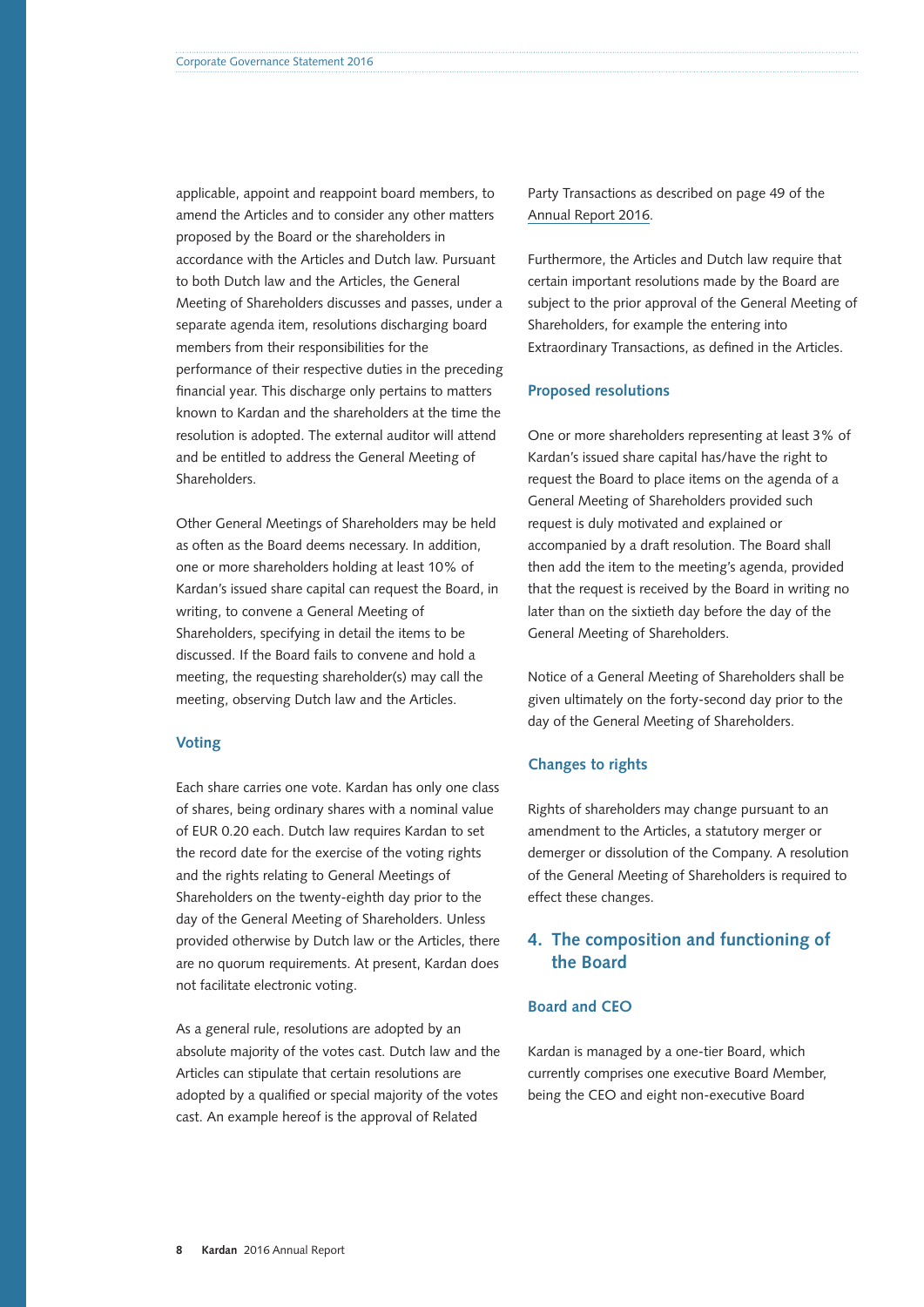Members. The Board reports to the General Meeting of Shareholders of Kardan.

The Board Members have a shared responsibility for Kardan's general course of affairs and are collectively responsible for: a) Kardan's strategy and objectives; b) Kardan's financial status; c) Kardan's organizational structure; d) the publication of prospectuses or shelf prospectuses by Kardan; e) the financial and periodic reports issued by Kardan; f) the fairness and reasonableness of the remunerations received by the highest remunerated employees within the Kardan Group; and g) issuance of debenture series and/or other securities.

The responsibility for the day-to-day management is assigned to the CEO based on a power of attorney provided by the Board. The CEO is authorized to represent Kardan, jointly with a member of the Executive Management, but needs the Board's prior approval with respect to material transactions such as, but not limited to: acquiring or alienating assets with a value exceeding € 10,000,000 or providing guarantees to parties outside the Kardan Group for an amount exceeding € 10,000,000. These restrictions are included in the Articles and in the Board Regulations. Moreover, the CEO will ensure that he provides the Board Members with all information required to carry out their duties in a timely and well-founded manner.

In any case, certain duties remain the exclusive domain of the non-executive Board Members, such as supervising the CEO and nominating Board Members for appointment by the General Meeting of Shareholders.

Although management and supervisory duties are allocated between executive and non-executive Board Members, the principle of collective responsibility applies to the entire Board, executive and nonexecutive Board Members alike.

The Board supervises the performance of the CEO's duties by assessing, for example: a) the achievement of Kardan's objectives; b) the implementation of the corporate strategy; c) the risks inherent in the business activities and the design and effectiveness of the internal risk management and control systems; d) the financial reporting process; e) compliance with legislation and regulations; f) close involvement in the case of a takeover bid; and g) the company/ shareholder relationship.

The Board acts in accordance with the Articles and Board Regulations, both published on Kardan's website. The Board is supported by the Company Secretary who ensures that the correct procedures are followed and that the Board acts in accordance with its statutory obligations and its obligations under the Articles and the Code.

## **Chairman**

The Chairman of the Board is an independent, non-executive Board Member. The Chairman sets the agenda, chairs the Board meetings and monitors the proper composition and functioning of the Board, the Audit Committee and the RAS Committee. Furthermore, the Chairman is responsible for ensuring that the members of the Board receive, in a timely manner, all information from the CEO and other senior members of the management team, which is required for the proper performance of their duties. He also oversees the decision-making process itself and actively monitors any potential conflict of interest when matters are discussed and decisions need to be taken by the Board. In the absence of the Chairman, the Vice-Chairman shall replace him.

The Chairman meets, at least once a year, individually with each non-executive director to ensure that any issues of interest or concern to either party in relation to the Board and its functioning are fully aired.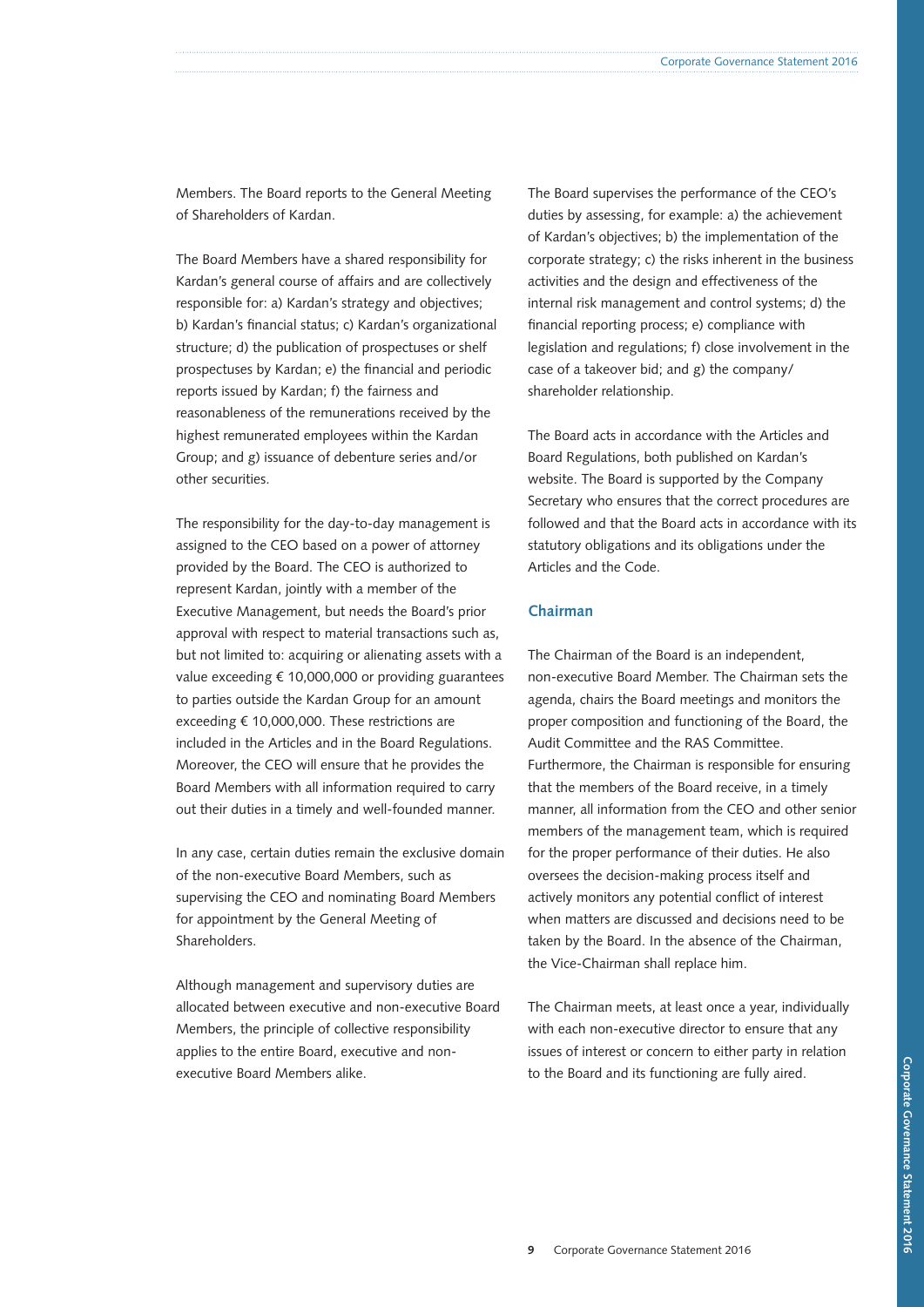#### **Appointment and composition of the Board**

Following a recommendation of the RAS Committee, the Board has the right to make nominations for Board candidates that are subsequently put forward for appointment by the General Meeting of Shareholders. Each non-executive Board Member is appointed for a period of four years, ending no later than at the end of the General Meeting of Shareholders held in the fourth year after the year of appointment. Each nonexecutive Board Member may be reappointed for a new term of office. The executive Board Member (CEO) is appointed for a period of five years.

The Board itself determines its size, provided that the Board must comprise at least three members and a maximum of fifteen. Each Board Member must be capable of assessing the broad outline of Kardan's overall policy and must have the specific expertise required for the fulfillment of the duties assigned to the role designated to him/her in the Board profile. In addition, a Board Member must have sufficient time to allocate to the duties required from him/her.

The Board can request its members to retire early in the event of inadequate performance or a structural incompatibility of interests. It is considered desirable for the Board to represent, to the extent possible, a wide range of expertise so that it has relevant knowledge of, and experience in, business management, financial administration, legal issues and accounting for listed companies. Although the composition of the Board is currently not in full accordance with the statutory requirements on gender diversity, having only one female Board Member, the Board recognizes the importance of a gender balanced composition and takes this into account when selecting potential Board nominees. However, as gender is only part of diversity, the Board will continue to select members on the basis of their background, knowledge and experience.

The Board Members comply with the rules under Dutch corporate law pertaining to the limitation of the number of board positions in Dutch large companies. Pursuant to Kardan's insider trading policy, the Board Members cannot trade in Kardan's securities during closed periods prior to the publication of annual or periodic results.

#### **Biographies**

An overview of the Board Members and their biographies, as of the date of this report, is presented below.

#### **Peter Sheldon (1941) – Chairman**

Chairman of the Board, non-executive Board Member, member of the Audit Committee and member of the RAS Committee.

*Nationality:* British and Israeli

Mr. Sheldon started his career as a chartered accountant in London, UK, in 1958 and since 1971, when he left professional practice, has built a very successful international career in senior, executive and non-executive positions in a wide range of international listed and private companies, including Hambros Bank plc. Mr. Sheldon served as non executive chairman of BATM Advanced Communications Ltd., an Israeli technology company listed on the London and Tel Aviv Stock Exchanges for 15 years until December 31, 2014. As a result of his varied professional and commercial career, Mr. Sheldon has acquired total familiarity with the capital markets, their institutions and all aspects of corporate governance.

#### **Ariel Hasson (1973) – CEO**

Executive Board Member and CEO *Nationality:* Israeli

Mr. A. Hasson holds a BA in management and economics from the Tel Aviv University as well as an MBA from the Kellogg School of Management at the Northwestern University (Illinois, US). He worked for the Boston Consulting Group and subsequently joined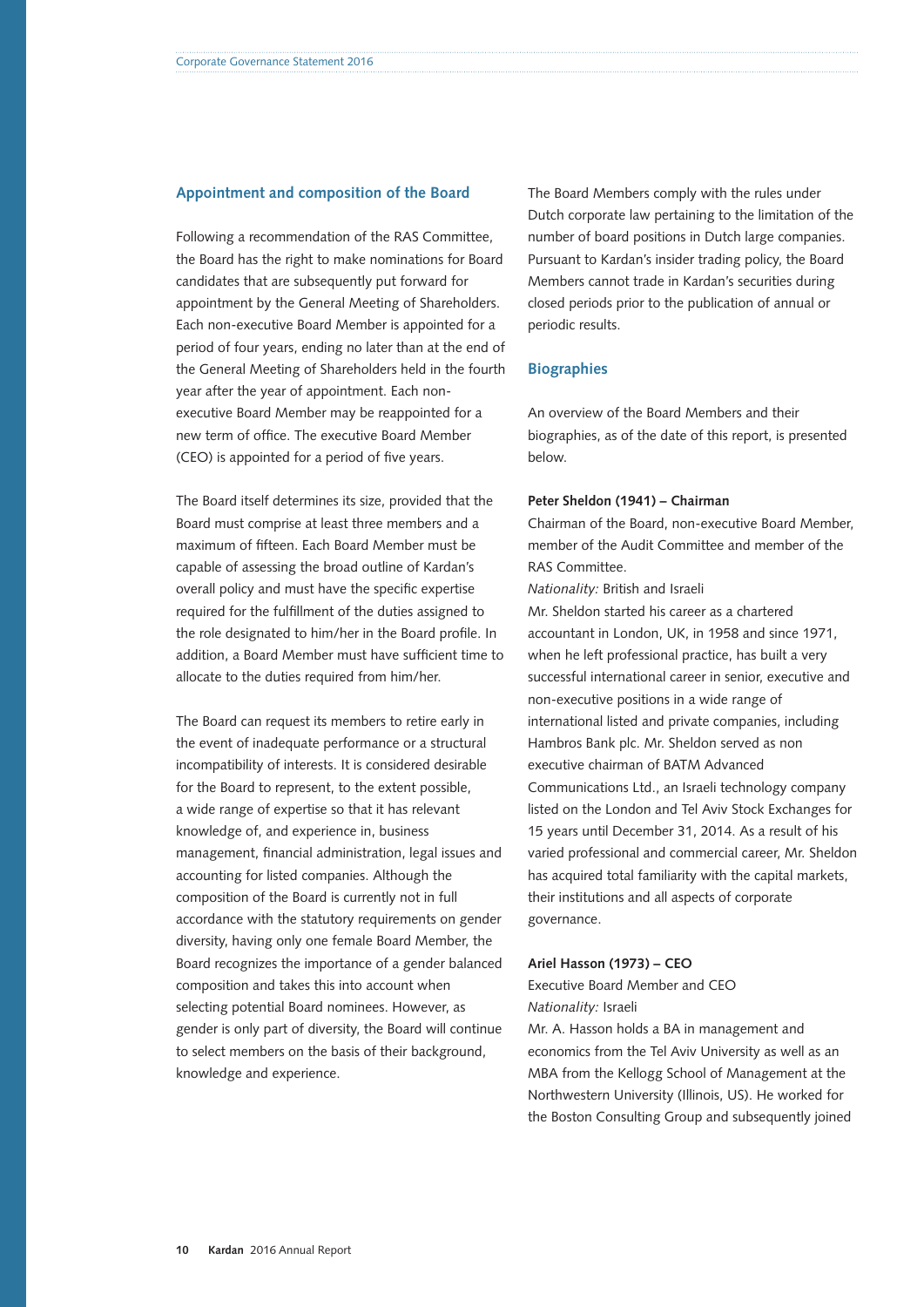Bank Hapoalim, Israel's largest bank, as chief advisor to the CEO and later as Executive Vice President, Head of Emerging Markets Banking. Since 2010 Mr. Hasson served as the CEO of TBIF Financial Services, a fully-owned subsidiary of Kardan N.V holding the group's banking and retail lending businesses. In April 2016 Mr. Hasson was appointed as CEO of Kardan N.V.

#### **Cor van den Bos (1952) – Vice-Chairman**

Vice-Chairman of the Board, non-executive Board Member and chairman of the Audit Committee *Nationality:* Dutch

Mr. Van den Bos has a master's degree in business economics and in auditing/accountancy from Erasmus University Rotterdam, the Netherlands. He started his extensive career at AEGON, a Dutch insurance company, where he ultimately served on the executive board of AEGON Netherlands N.V. In this capacity he was responsible for, among other things, general insurance business lines, ICT, and investments and finance. Mr. Van den Bos consecutively served as a member of the executive boards of Athlon Groep N.V., a Dutch listed leasing company and SNS Reaal N.V., a bank and insurance company, which became listed during his tenure. Mr. Van den Bos is currently supervisory board member at ASR Nederland N.V. (Vice-Chairman, Chairman of the Audit Committee, Chairman of ASR Bank N.V.), C.E.D. Holding b.v. (Chairman) and Noordwijkse Woningstichting (Chairman).

#### **Max Groen (1946)**

Non-executive Board Member *Nationality:* Dutch

Mr. Groen holds a master's degree in economics and accounting from the University of Amsterdam, the Netherlands, and has a postgraduate degree in accountancy. Mr. Groen worked as an auditor for over 30 years, ultimately as partner of KPMG N.V. Prior to being appointed as a non-executive Board Member of Kardan in December 2016, Mr. Groen served as a member of the Kardan's supervisory board from July

2005 until May 2012, when Kardan adopted a one-tier governance system. Mr. Groen then continued to serve as a non-executive board member of Kardan and Member of the Audit Committee until August 2015 when he resigned from the Board, as it turned out only temporarily.

#### **Yosef Grunfeld (1942)**

Non-executive Board Member *Nationality:* Israeli

Before founding the Kardan group of companies in 1990, Mr. Grunfeld was active in the diamond business. As of the start of the Kardan group of companies until December 2012, Mr. Grunfeld served as a director in various Israeli companies that were or still are either subsidiaries of, or associated with the Kardan Group. Currently, Mr. Grunfeld is chairman of the Board of Directors of the separately listed and independent company Kardan Israel Ltd., chairman of the Board of Directors of Kardan Yazamut (2011) Ltd. as well as Director in various other companies in Israel. He currently holds 17.47% of the issued share capital and voting rights of Kardan.

Additionally, Mr. Grunfeld has a voting agreement with Messrs. Schnur and Rechter, which represents a combined total of approximately 37.47% of the voting rights of Kardan (excluding their voting rights on account of their respective indirect shareholdings in Kardan Israel Ltd., which holds 10% of the issued share capital of Kardan). Given the above, Mr. Grunfeld is considered a non-independent, non-executive Board Member within the meaning of the Code.

#### **Bouke Marsman (1974)**

Non-executive Board Member and member of the RAS Committee and the Audit Committee *Nationality:* Dutch

Mr. Marsman has a master degree in chemical engineering and an MBA from IESE Business School in Barcelona. He started his career as a business analyst at Arthur D. Little, after which he held several positions at McKinsey & Company. At present,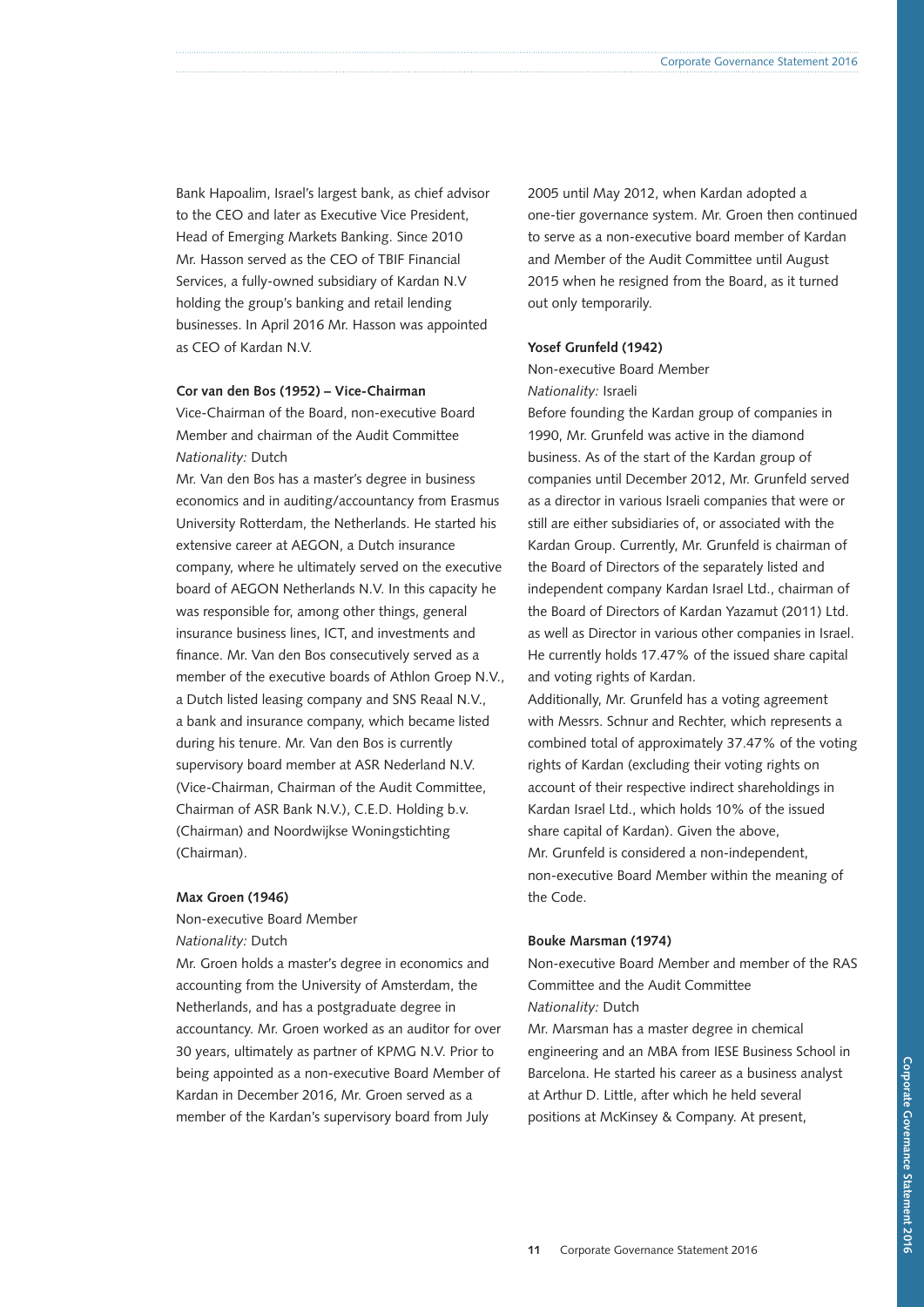Mr. Marsman is Chief Financial Officer at SlimPay, an innovative financial technology company. Mr. Marsman is also a member of the supervisory board of the Dutch ALS foundation.

#### **Eytan Rechter (1949)**

Non-executive Board Member *Nationality:* Israeli

As one of the founders of the Kardan Group, Mr. Rechter has a long-term involvement in the Kardan Group and currently holds board positions in various companies including Kardan Israel Ltd., Kardan Technologies Ltd., Kardan Vehicles Ltd. and Kardan Yazamut (2011) Ltd. (none of which are part of the Kardan Group).

Mr. Rechter currently holds 3.45% of the issued share capital and voting rights of Kardan. Additionally, Mr. Rechter has a voting agreement with Messrs. Grunfeld and Schnur, which represents a combined total of 37.47% of the voting rights of Kardan (excluding their voting rights on account of their respective indirect shareholdings in Kardan Israel Ltd., which holds 10% of the issued share capital of Kardan). Furthermore, Mr. Rechter holds 94,137 Debentures Series B as issued by Kardan. Given the above, Mr. Rechter is considered a non-independent, non-executive Board Member within the meaning of the Code.

#### **Avner Schnur (1948)**

Non-executive Board Member *Nationality:* Israeli and Belgian Mr. Schnur has served as President of Astra Diamonds Manufacturers Ltd. since 1986. He also served as a director in various other Israeli companies that are either subsidiaries of, or associated with, the Kardan Group and presently serves as board member of Kardan Yazamut (2011) Ltd. (not part of the Kardan Group). Mr. Schnur was a member of the supervisory board of Kardan as of July 2009 until May 31, 2012, when Kardan adopted a one-tier governance system. Mr. Schnur has extensive knowledge of the Kardan Group and currently holds 16.55% of the issued share capital and voting rights of Kardan. Additionally, Mr. Schnur has a voting agreement with Messrs. Grunfeld and Rechter which represents a combined total of 37.47% of the voting rights of Kardan (excluding their voting rights on account of their respective indirect shareholdings in Kardan Israel Ltd. which holds 10% of the issued share capital of Kardan). Given the above, Mr. Schnur is considered a non-independent, non-executive Board Member within the meaning of the Code.

#### **Machalina (Elly) Seinstra (1951)**

Non-executive Board Member and Chairman of the RAS Committee

## *Nationality:* Dutch

Mrs. Seinstra holds a master's degree in Dutch law and is specialized in regulatory matters, contract law, banking law and corporate law, and has broad experience with international regulated companies in legal management positions, such as MeesPierson N.V., Fortis Bank N.V., Shell International B.V. and TNT N.V. Mrs. Seinstra has been active as a legal consultant to a broad variety of companies in the Netherlands since mid-2007.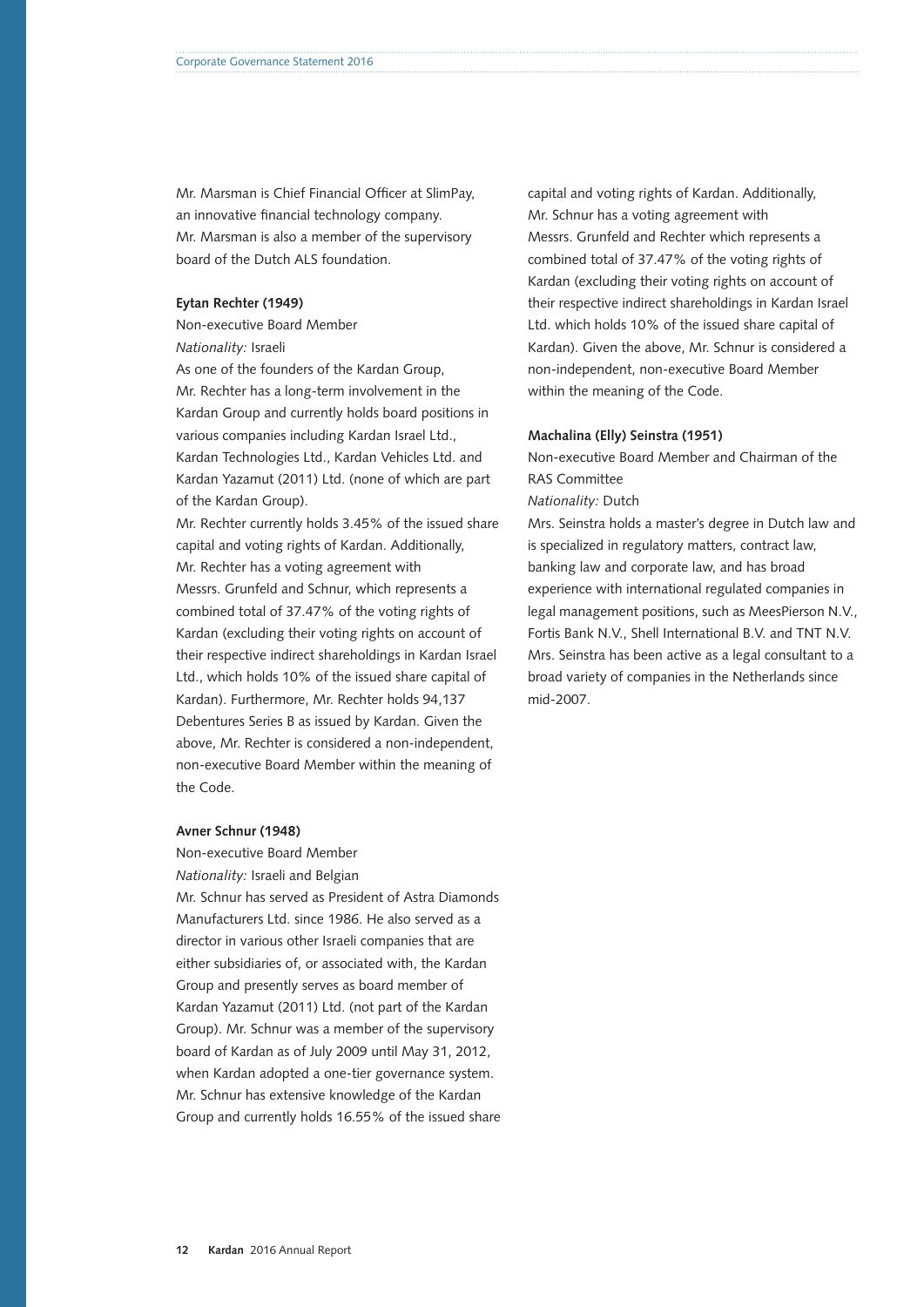## **Reappointment Scheme**

| <b>Name</b>                           | Participation in board<br>committees | Year of<br><b>Birth</b> | <b>Nationality Status</b> |                                  | Date of first<br>appointment | End of<br>current term              |
|---------------------------------------|--------------------------------------|-------------------------|---------------------------|----------------------------------|------------------------------|-------------------------------------|
| Mr. P. Sheldon<br>(Chairman)          | Audit<br><b>RAS</b>                  | 1941                    | <b>British</b>            | Non-executive<br>Independent     | May 26, 2016                 | AGM 2020                            |
| Mr. A. Hasson<br>(CEO)                |                                      | 1973                    | Israeli                   | Executive<br>Non-independent     | May 26, 2016                 | AGM 2021                            |
| Mr. C. van den Bos<br>(Vice-Chairman) | Audit (chairman)                     | 1952                    | Dutch                     | Non-executive<br>Independent     | February 6, 2013 AGM 2017    |                                     |
| Mr. M. Groen                          |                                      | 1946                    | Dutch                     | Non-executive<br>Independent     | December 12,<br>2016         | Nov 2020                            |
| Mr. Y. Grunfeld                       |                                      | 1942                    | Israeli                   | Non-executive<br>Non-independent | February 6, 2013 AGM 2017    |                                     |
| Mr. B. Marsman                        | <b>RAS</b><br>Audit                  | 1974                    | Dutch                     | Non-executive<br>Independent     | August, 2015                 | AGM 2019*                           |
| Mr. E. Rechter                        |                                      | 1949                    | Israeli                   | Non-executive<br>Non-independent | February 6, 2013 AGM 2017    |                                     |
| Mr. A.A. Schnur                       |                                      | 1948                    | Israeli                   | Non-executive<br>Non-independent | May 26, 2016                 | AGM 2020                            |
| Mrs. M. Seinstra                      | <b>RAS</b>                           | 1951                    | Dutch                     |                                  | February 6, 2013 AGM 2017    |                                     |
| Appointments ended in<br>2016         |                                      |                         |                           |                                  |                              |                                     |
| Mr. A. May                            | RAS (chairman)<br>Audit              | 1955                    | Belgian                   | Non-executive<br>Independent     | May 31, 2012                 | Appointment<br>ended at AGM<br>2016 |
| Mr. S. Oren<br>(CEO)                  |                                      | 1959                    | Israeli                   | Executive<br>Non-independent     | May 31, 2012                 | Resigned per April<br>15, 2016      |

\* see for details of his appointment page 46 of the chapter on Governance and Compliance in the Annual Report 2016.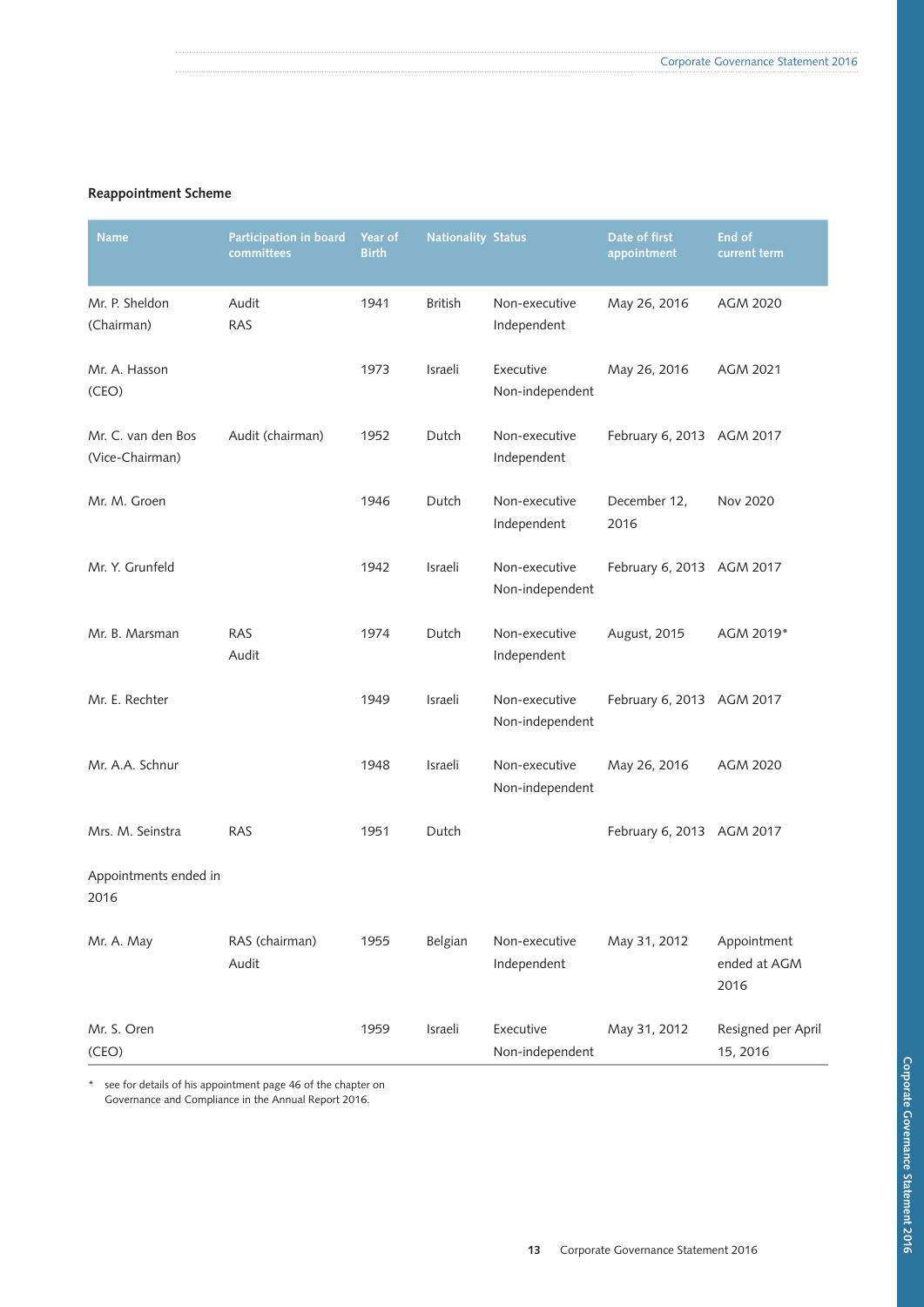## **Board meetings**

The Board meets at least every quarter, at the Company's headquarters in Amsterdam and when necessary, by conference call.

Each Board Member has one vote and a resolution is adopted if a simple majority of the Board Members votes in favor. However, the Board strives to resolve matters with full consensus. The Chairman does not have a casting vote.

## **Internal regulations and conflicts of interest of Board Members**

Kardan's Articles include extensive provisions on conflicts of interest between Kardan and Holders of Control (as defined in the Articles), which are also applicable if these Holders of Control hold a position on the Board (for a further description of these provisions, see the section 'Related Party Transactions' in the chapter 'Governance and Compliance' in the [Annual Report 2016\)](http://www.kardan.nl/images/annual-report/annual-reports/AR2016.pdf).

In addition, Kardan endorses the principles and provisions of the Code that address conflicts of interest between Kardan and one or more Board Members. To this effect, provisions have been included in the Board Regulations covering best practice provisions II.3.1 through II.3.4 and III.6.1 through III.6.3 of the Code.

## **Board Committees**

The Board has established an Audit Committee and a RAS Committee, comprising only non-executive independent Board Members, without in any way derogating from their primary responsibilities. The respective chairmen of these committees report periodically to the entire Board on their activities.

Both committees are subject to specific regulations which form part of the [Board Regulations](http://www.kardan.nl/about-kardan/governance-policies-documents), and which can all be found on the corporate website.

## **Audit Committee**

The Audit Committee consist of Messrs. Van den Bos (Chairman), Sheldon and Marsman. Its tasks are:

a) to review on an annual basis the accounting policies, practices and going-concern assumption of Kardan and to discuss compliance with accounting standards, regulatory and legal requirements; b) to review the adequacy of coordination between the internal and external auditors and to discuss annually with the auditors (internal and external) the scope of the audit, the cost effectiveness of their work and their independence (it is noted that discussions with the internal auditor in 2016 were limited to the scope of its work as explained above); c) to review the state and effectiveness of the financial reporting and internal control systems used throughout Kardan (including effectiveness of business risk assessment); d) to review and discuss the auditor's report on Kardan's accounts, review the results of the internal and external audit, the contents of the (consolidated) management letters and responses from management; e) to review and discuss the financing of Kardan, the policy of Kardan on tax planning and the applications of information and communication technology ('ICT'); f) to discuss major judgmental areas and significant legal action commenced against or by the business; g) to assume the responsibilities of a balance sheet committee as defined under Israeli regulations; h) to review the annual and periodic (quarterly) financial statements of Kardan before the Board and recommend to the Board whether to approve them or not; and i) to review any other matter within the terms of reference as the Audit Committee deems appropriate.

The Audit Committee acts as the principal contact for the external auditor, should the auditor discover irregularities in the content of the financial statements. The Audit Committee is authorized to request advice from outside experts if deemed necessary.

There should be at least one financial expert on the Audit Committee. The Chairman of the Board is not permitted to chair the Audit Committee.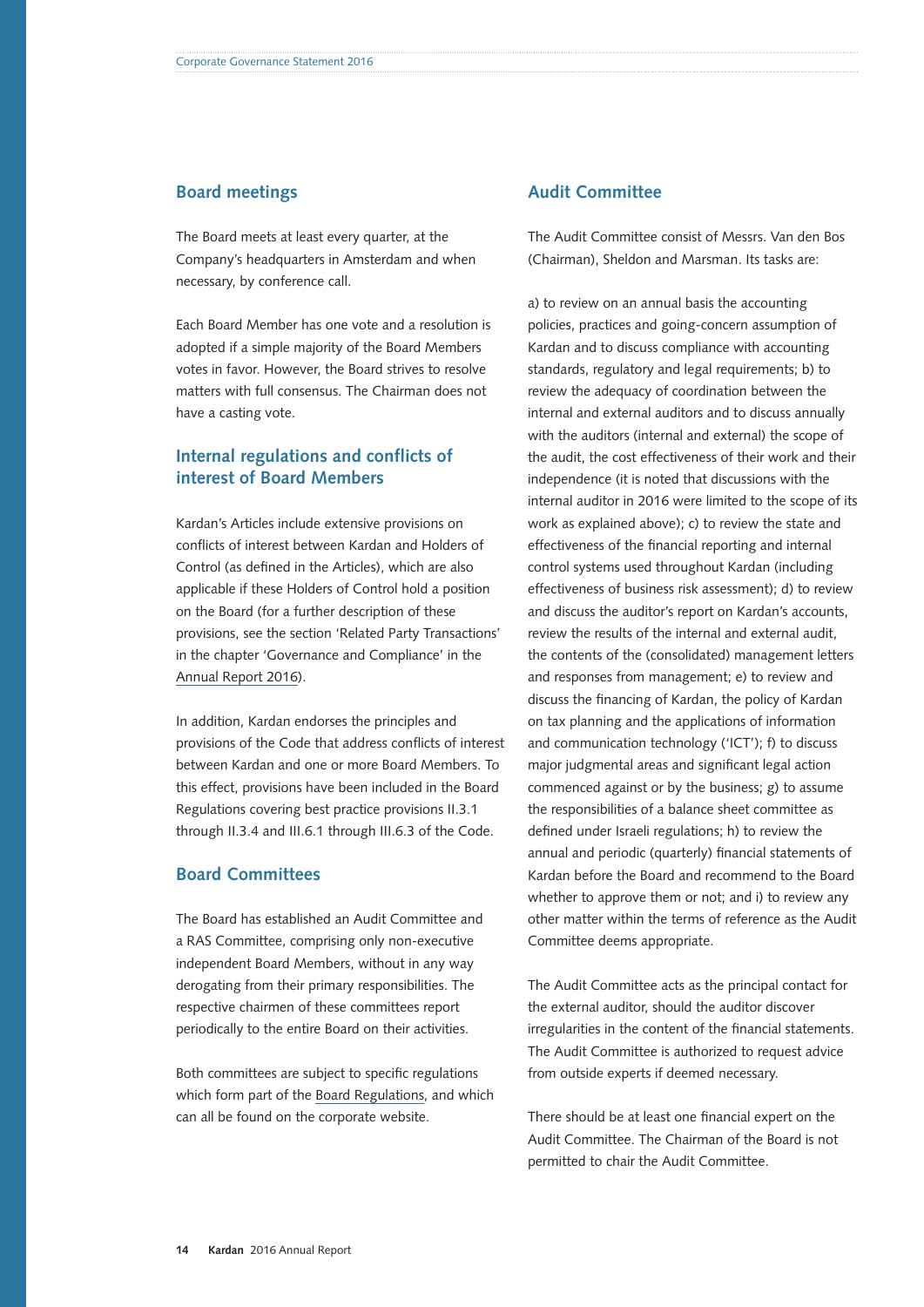# **Remuneration Appointment and Selection Committee**

The RAS Committee consists of Mrs. Seinstra (chairman), Mr. Sheldon, and Mr. Marsman.

The tasks of this committee include, among other things, (i) preparing a remuneration policy for the Board, to be adopted by the General Meeting of Shareholders, (ii) preparing a remuneration policy for the Executive Management, to be adopted by the Board, (iii) preparing a proposal concerning the individual remuneration of the CEO and non-executive Board Members, to be adopted by the General Meeting of Shareholders, (iv) preparing the Board's remuneration report for inclusion in Kardan's annual report, (v) preparing the selection criteria and appointment procedures for Board Members, (vi) periodically evaluating the scope and composition of the Board and (vii) periodically evaluating the functioning of individual Board Members and the members of executive management; (viii) proposing (re)appointment of the CEO and non-executive Board Members to the Board, to be adopted by the General Meeting of Shareholders; and ix) supervising the policy of the CEO in relation to the selection and appointment of the executive management. In accordance with a newly implemented policy on the remuneration of senior management of the Kardan Group, the RAS Committee approves, on an annual basis, a list of senior managers whose remuneration is deemed to be governed by the policy and assesses and advises the CEO on the packages of such senior managers prior to such package being offered.

# **5. Statement in light of Article 10 of the European Takeover Directive**

In accordance with Article 10 of the European Takeover Directive, companies with securities that are admitted to trading on a regulated market are obliged to disclose certain information in their annual report.

Kardan must therefore disclose the following information and/or make the following statements:

- a. An overview of Kardan's capital structure is included on pages 118 and 119 of the [Annual](http://www.kardan.nl/images/annual-report/annual-reports/AR2016.pdf)  [Report 2016.](http://www.kardan.nl/images/annual-report/annual-reports/AR2016.pdf)
- b. Shares in the capital of Kardan are freely transferable.
- c. Substantial shareholdings within Kardan are included on page 11 of the [Annual Report 2016.](http://www.kardan.nl/images/annual-report/annual-reports/AR2016.pdf)
- d. There are no special control rights attached to Kardan's shares.
- e. Several senior officers have been granted options to purchase shares in Kardan, which is further described on page 53 of the [Annual Report 2016.](http://www.kardan.nl/images/annual-report/annual-reports/AR2016.pdf)
- f. There are no limitations to voting rights on the shares of Kardan's capital.
- g. Kardan is not aware of any agreements that might result in a limitation of the transferability of the voting rights on shares in Kardan's capital.
- h. The provisions regarding the appointment and dismissal of Board Members, and the provisions regarding amendments to the Articles are described in Kardan's Articles, which are available on Kardan's website.
- i. The General Meeting of Shareholders may authorize the Board (i) to purchase shares in its own capital, and (ii) to issue and grant rights to subscribe for shares and to limit or exclude pre-emptive rights of shareholders in the event of issuing and granting rights to subscribe for shares. Further information can be found in Kardan's Articles and in the minutes of the relevant General Meetings of Shareholders of Kardan with respect to authorizations that have been granted to the Board.

At the AGM 2016, the shareholders authorized the Board for a period of eighteen months as of that day, May 26, 2016, to resolve for the Company to acquire shares in the Company, within the limits of the law and the articles of association of the Company, which acquisition may not result in the Company (and/or one of its subsidiaries) holding (jointly) more than ten percent (10%) of the shares in the Company's capital.